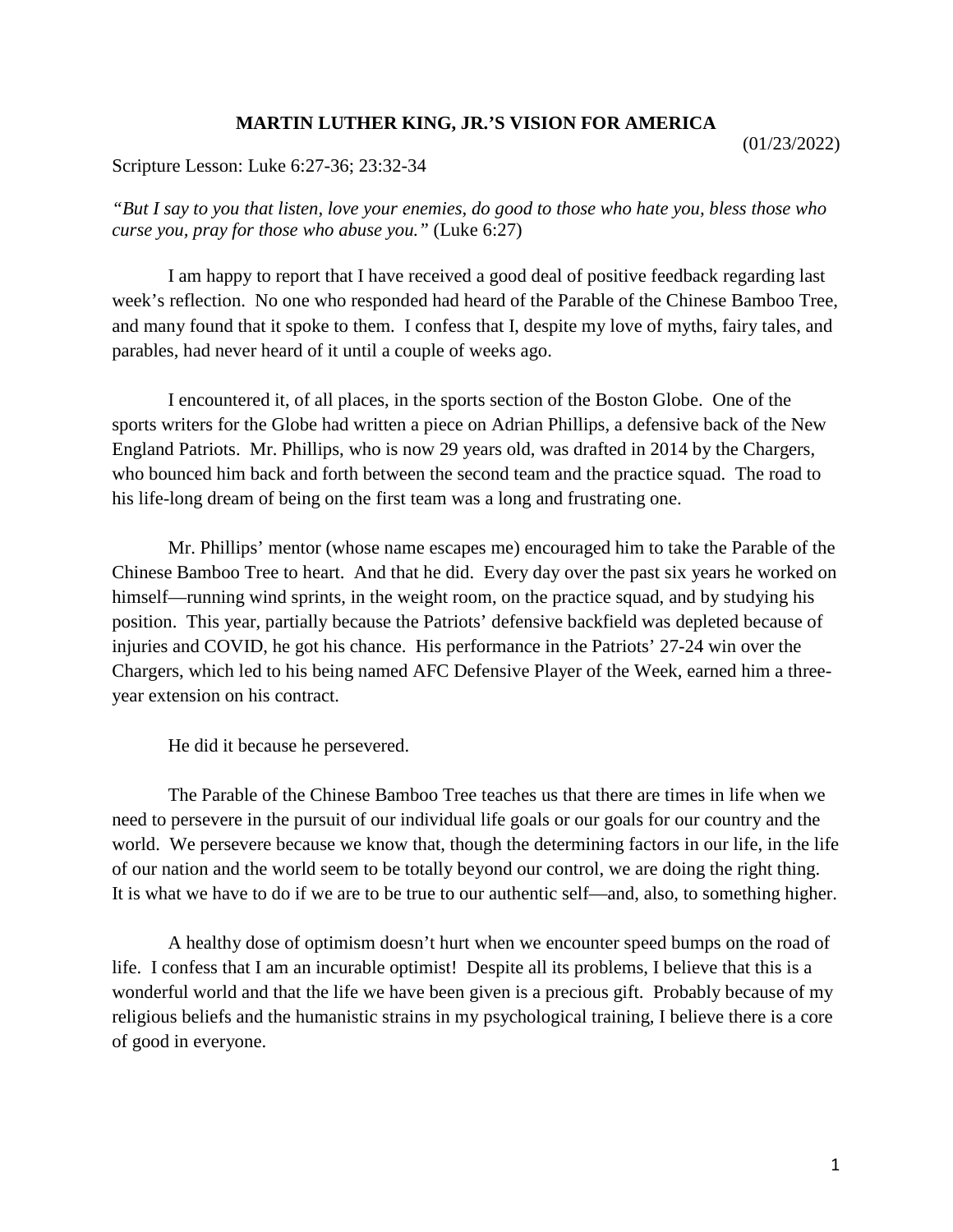To be sure, not everyone is conscious of this creative and creating presence within them, the spiritual presence or center that seeks to shape the unfolding of their life. Not everyone lives his/her life out of this center. In fact, it may be difficult at certain times or with certain people to discern any empirical evidence of this deeply spiritual core. But I believe it's there. I believe it's there in each of us, whether we call this center the Holy Spirit, our soul, Atman, our Buddhanature, or the Jungian concept of the Self. This is the grounding for my optimism!

Thirteen years ago, our celebration of Martin Luther King Day coincided with the inauguration of the first African American president in our country's history. Partially because of my involvement in the civil rights movement of the 1960s, I felt this was a big deal. It was the fulfillment of a dream that was eloquently articulated by Martin Luther King, Jr., the belief that someday a person could be elected President of the United States of America because of his/her qualifications and character, not because of his/her race, religion, or gender. I remember thinking at the time that we had finally moved past our shameful history of prejudice and discrimination, and that a new day was dawning for our country.

Today I am much more realistic about the amount of time it will take to make this dream a reality. I had hoped that the voices of hatred and bigotry, though not silenced, would be more easily identified for what they are, and that they would no longer be tolerated. I had hoped that the prejudices that tear the fabric of our society and violate our moral values would finally be overcome.

This has not happened. Not only the insurrection, an outright attack on our democracy, but the dogged determination by one of our political parties to deprive citizens of their constitutional right to vote, shows that many people in our country do not really want to live in a democracy; they want things the way they want them, and if depriving people of their constitutional rights would ensure this, so be it. The Black Lives Matter movement has made us painfully aware of the reality of systemic racism and the abuse of power that still exists in this great country. Recent misogynous and racial, anti-Asian, attacks and even threats directed toward Dr. Michelle Wu, the new mayor of Boston, a woman who is intelligent, well educated, accomplished, capable, and deeply committed to help Boston become the city it can become, shows us how far we still need to go. The recent past has made us painfully aware of how much work remains to be done to achieve the kind of society that Martin Luther King, Jr. envisioned.

Being the optimist that I am, I cannot let go of King's dream. Across this great country millions of people are standing up for the values that have been contravened; they are standing up for the civic institutions that have been disdained, for the civility that has been scorned, for the inclusiveness that has been mocked, and for the rule of law that has been ignored. They are calling us to recover our sense of compassion, to listen to our better, not our lesser angels.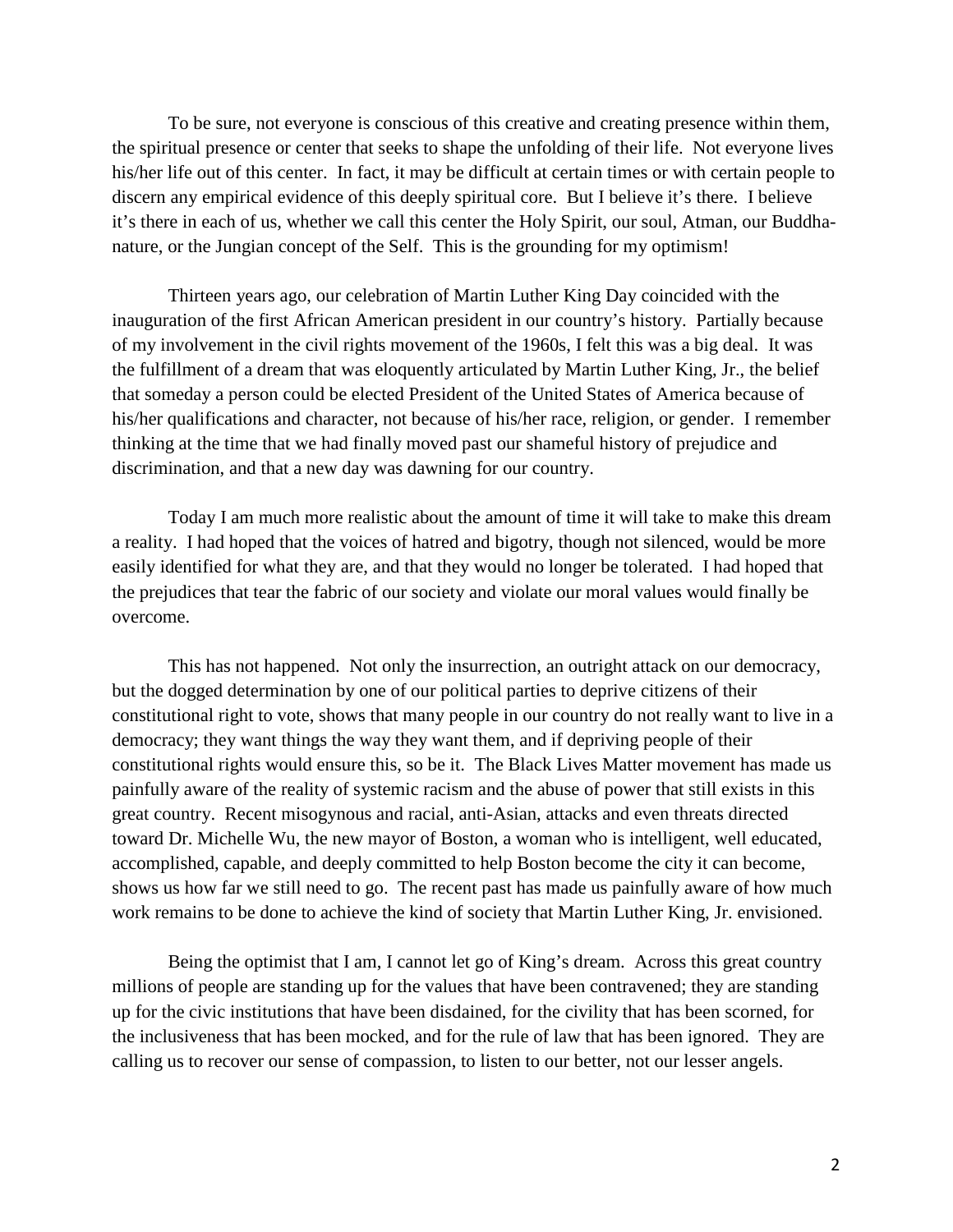Partially because there are so many of these people, I remain steadfastly optimistic. In this quest, it is comforting to remember that we do not stand alone.

The Reverend Dr. Martin Luther King, Jr. envisioned our nation as a nation where diversity is embraced, a nation where peace and justice reign. He not only awakened or reawakened this vision in us; he showed us how to get there. He taught us the importance of understanding, acceptance, forgiveness, and love in shaping our response to the complex social issues of our time.

In Martin Luther King's day, there were two primary goals to the civil rights movement. The first was to enable or empower disadvantaged people to obtain their constitutional rights. As the leaders of the movement noted, even though a hundred years had passed since Lincoln's Emancipation Proclamation had freed the slaves, many Black people had yet to experience either freedom or equality in a country that was supposedly founded on the proposition that "all people are created equal."

I grew up in a town that, as far as I know, was all white. I don't remember any kids of color in my high school, and certainly no teachers. Most of us who grew up in the North knew that individual and institutionalized prejudice existed in the North as well as the South. We knew that Black people throughout the country were denied access to higher education, to upper management positions in business and industry, to managerial positions in major league baseball and football, and to certain towns or neighborhoods through discriminatory real estate practices. It was just a little more blatant down south.

In 1965 when I became involved in the Civil Rights Movement, out of the approximately 20,000 people who lived in Lowndes County, Alabama, only two were registered to vote. It was not for lack of interest in the political system. Some Black people who tried to register were beaten. Some were told to go home, that registrations were not being processed that day. After five or ten return trips, the person would conclude that no day was the right day for him/her to register.

It was not uncommon for the literacy test to be used in a discriminatory manner. A Black man in Selma told me that he was asked to recite from memory the Constitution of the United States. Another told me he was refused registration because he didn't know the number of panes of glass in the courthouse in Montgomery. Federal marshals had to be called in--to enable people to register to vote, to ensure the safe admission of Black children to previously white schools, and to make the judicial system fair or at least fairer, for white juries were not always guided by principles of justice when white people were accused of crimes against Blacks.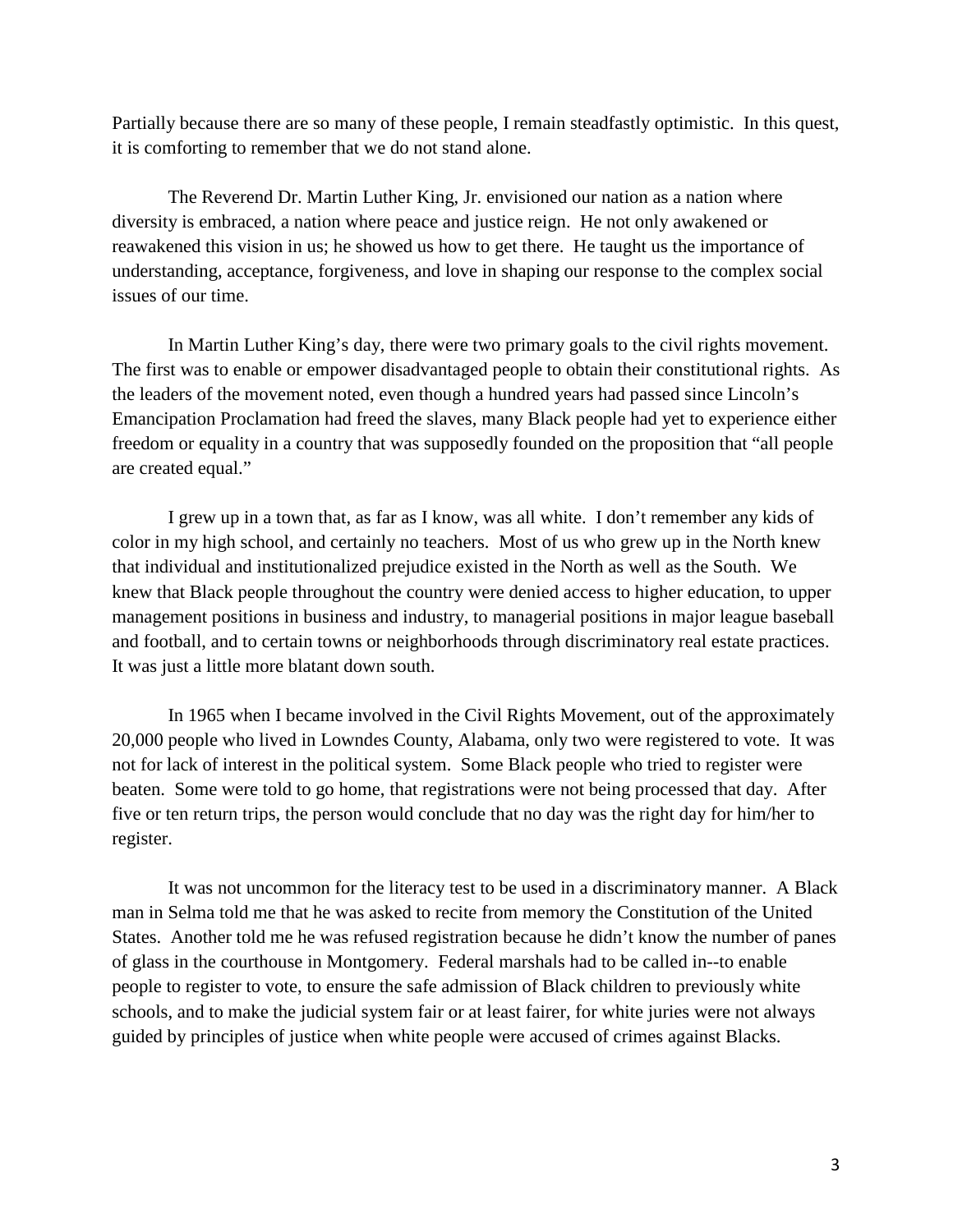This is why it is so shameful that some of the people in power in our government, particularly in the United States Senate, have found new and creative ways to deprive minorities of their constitutional right to vote. It means we are going backward.

All the major civil rights organizations of the 1960s: SCLC—the Southern Christian Leadership Conference (led by King and Ralph Abernathy and Andrew Young); the NAACP the National Association for the Advancement of Colored People (led by Roy Wilkins); SNCC the Student Nonviolent Coordinating Committee (led by Stokely Carmichael); and the Black Panthers (led by Huey Newton and Eldridge Cleaver), were agreed on this first goal. Black people needed to be free. They needed to have the same rights as white people. They deserved the right to share in the prosperity of this country and receive the benefits of their labors. This was non-negotiable. Blacks had waited long enough!

The second goal, a goal embraced by only a few of the civil rights leaders, was to eliminate prejudice and racism from our society by changing people's hearts.

Racism is a sin. It alienates us from our brothers and sisters and from that God who is the Lord of us all. It does violence to God's children, to incarnations of God's Holy Spirit. Racism hurts the person who is being discriminated against, but it is a stain on the soul of the person who is racist. I would rather stand before God and say that I had a difficult life because of the reaction people had to the color of my sin than to say that I killed four little girls in a Birmingham church, that as a member of the Ku Klux Klan I had hanged Black people and had used the cross, the symbol of our Lord, as a symbol of hatred and bigotry.

The 1965 march from Selma to Montgomery, in which I participated, threw a spotlight on the racial atrocities of the South--the beatings, hangings, shootings, and bombings. It was the first time that I had seen "White Only" signs on drinking fountains. It was the first time that I had encountered Christian churches where Black people were not allowed to worship.

Every night in Selma for the week preceding the March from Selma to Montgomery, we attended a prayer meeting in either Brown Chapel AME Church or the Green Street Baptist Church. We heard some great preachers--Jim Bevel, Andrew Young, and Jesse Jackson. An even more powerful experience for me, however, was seeing poor, uneducated Black people come forward to pray for the policemen who had beaten them earlier that day.

I heard them pray that white America might be freed from its sickness, for only a sick person could break a little girl's arm with a night stick. Only a sick person could have killed the Reverend James Reeb, who was beaten to death in Selma the week before we arrived; Viola Liuzzo, who participated in the March and was later killed by the Ku Klux Klan, Jimmie Lee Jackson, who was shot by an Alabama state trooper prior to Bloody Sunday, or Medgar Evers, a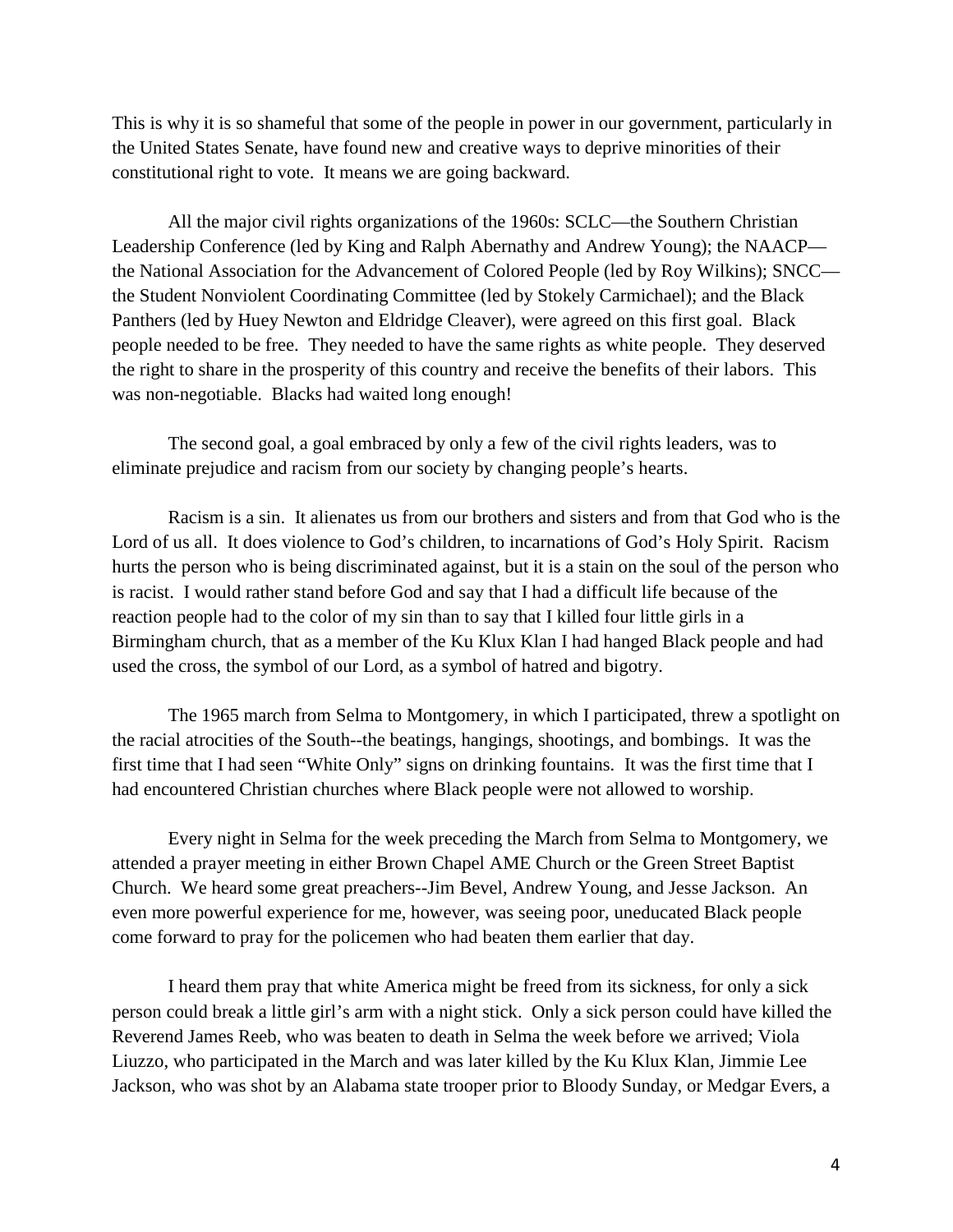military veteran who was serving as a field secretary for the NAACP and who was killed by Byron De La Beckwith in 1963 (Beckwith was twice acquitted by all-white juries and was not convicted until a federal trial was held in 1994); and throw a bomb into the Sunday school room of the 16<sup>th</sup> Street Baptist Church in Birmingham in 1963 that killed four little children. Only a sick person could terrorize people who were only asking for their constitutional rights.

As I sat in that church one evening and watched poor disenfranchised Black people pray for their enemies, pray for those white people who were in the grips of a sickness for which the only cure was love, I realized that it was their religious faith that made them stand head and shoulders above their oppressors. It was in that moment, realizing the tremendous power of the Christian faith to produce a quality of life, even in the face of oppression, that I experienced a call to the Christian ministry.

Martin Luther King, Jr. never gave up on this second aspect of the movement. He never stopped working to help white people. He affirmed the need for equal rights, but as a Christian minister he also felt the need to work for universal love. He never gave up on white America, and he never doubted the power of love to overcome the divisive sin of racism.

How do we transform prejudice into brotherhood, hatred into love? The process starts with understanding. Blacks understood the great fear that whites, especially southern whites, had of equality. Whites were afraid that their culture, their economy (which was built on the evil of slavery) would be turned upside down. More often than not, lurking behind prejudice is ignorance.

The second step in the process of transforming hatred into love is acceptance. If we are going to change a situation, we begin by accepting it as it is. We accept people as they are. Martin Luther King, Jr. maintained that the people who oppress us are still our brothers and sisters. We may wish they were in a difference place, but we need to accept them as they are.

The third step in the process of transforming hatred into love is forgiveness. Jesus told us that we should forgive our enemies, and he did it. But Jesus doesn't tell us how to do it. Perhaps his love for people was so great that he could just forgive. Most of us need to follow a process that goes from understanding to acceptance to forgiveness and then to love.

Think about some situation in your own life. Think of someone who has hurt you. First, try to understand what was behind this person's actions. Almost immediately you will become conscious of the person's fear, the person's insecurity, his/her distorted perceptions or unrealistic expectations. Lurking behind many hurtful acts is either ignorance or fear.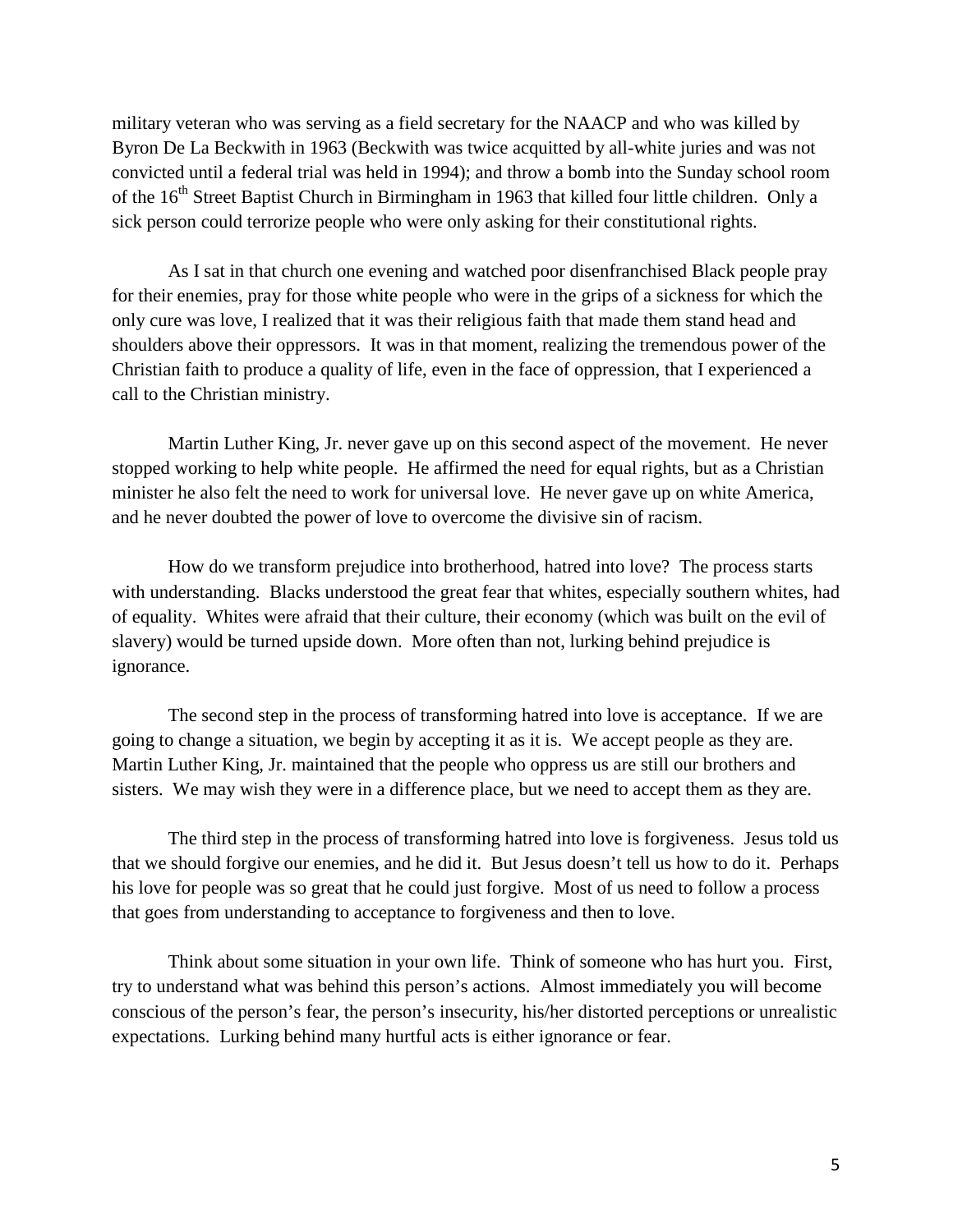Second, accept the person as he/she is. I find it helpful to remind myself that the person may have caused me harm, but that was the best that he/she could do. I then remind myself that I wouldn't want to change places with that person. I do not envy a person who is filled with anger or hatred. Hatred poisons the soul. I would rather experience injustice directed against me than have my soul poisoned by hatred. We should feel sorry for the person who has wronged us.

When we can do this, the spirit of forgiveness will arise within us, not as a response to a divine command but as the fruit of understanding and acceptance combined with our willingness to let go of our hurt and desire for revenge. If we let go of our need to be treated the way we feel we should have been treated, then we and maybe even the other person will experience forgiveness.

The final step is love. If we go through the process of understanding, acceptance, and forgiveness, a feeling of love will arise within us. The person who has wronged us will no longer be our enemy. We may need to take a stand against the person; we may need to defend ourselves against the person, for the person may still be trying to hurt us, but we do not have to be filled with anger toward the person. The anger, just like the desire for revenge, melts away.

I think the Black people in Selma who were able to pray for the state troopers who had beaten them with nightsticks intuitively knew this process. I think Martin Luther King's grasp of this spiritual process was what made him stand out from the other civil rights leaders of his day. These people grasped the deeper meaning of Jesus' teaching about forgiveness.

Jesus understood that the religious and secular authorities perceived him as a threat. Because he understood the fear that lay behind their hatred, he felt compassion for them. We should feel compassion for someone who lives in fear. It's a terrible way to live. There is a Shaolin saying: "It is a terrible thing to live in darkness, and fear is the greatest darkness." The darkness of fear gives rise to a desire to destroy the Other, that which we perceive as threatening.

Jesus understood the people who tortured and crucified him. He felt sorry for them; he felt compassion for them. He knew what a terrible life they were living. He didn't hate them because he didn't fear them. No matter what they did to him, there was a part of him they couldn't touch. They couldn't drag him down to their level. No matter what they did, he returned their hatred, their enmity, with love.

Jesus tells us that it is easy to love those who love us. Loving those who hate us is a challenge! It helps to understand the root of their feelings toward us, to understand the fear that lies behind the hatred. Then we can feel sorry for them, as we would for anyone who lives in fear. We wouldn't want to live this way! If we can have compassion for those who hate us, if we can love and pray for our enemies, Jesus tells us that "our reward will be great in heaven." I